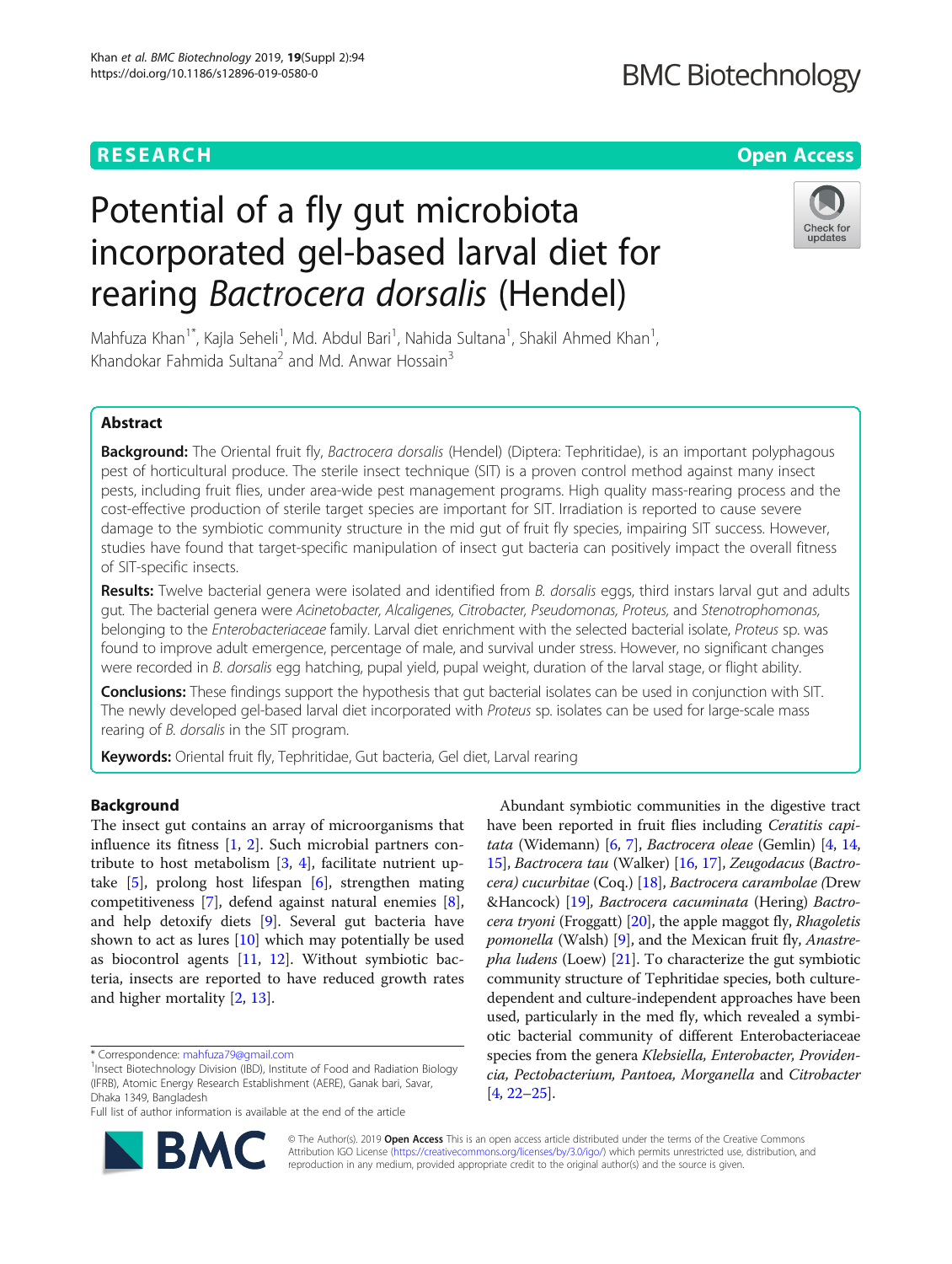The bacterial community associated with B. dorsalis development is also well-studied [\[11,](#page-7-0) [12,](#page-7-0) [26](#page-8-0)–[29\]](#page-8-0). Based on 454 pyrosequencing, the gut of different developmental stages in *B. dorsalis* harbors gut bacteria representing six phyla, where Proteobacteria dominates in the immature stages and Firmicutes (Enterococcaceae) dominates in the adult stages [\[30\]](#page-8-0). Using16S rRNA-based polymerase chain reaction-denaturing gradient gel electrophoresis (PCR-DGGE), the female B. dorsalis reproductive system revealed the presence of Enterobacter sakazakii, Klebsiella oxytoca, Klebsiella pneumoniae, Raoultella terrigena and Enterobacter amnigenus [[11\]](#page-7-0).

Explorations on other fruit fly-associated bacterial communities also revealed an almost universal presence of species-specific Enterobacteriaceae, notably species of Enterobacter, Klebsiella, and Pectobacterium [[26,](#page-8-0) [31](#page-8-0)–[33](#page-8-0)]. Strain abundance and diversity varied due to different ontogenetic stages [\[7](#page-7-0), [22](#page-8-0), [25](#page-8-0)]; however, the symbiotic community for mass rearing and genetic sexing strains (GSSs), such as the 'Vienna 7' strain, was reportedly reduced to only *Enterobacter* sp. [[34](#page-8-0)].

The applied value of Enterobacter spp. in rearing C. capitata for the sterile insect technique (SIT) and other pest management strategies has been demonstrated in different studies [[7](#page-7-0), [13,](#page-7-0) [35](#page-8-0), [36\]](#page-8-0). Several gut bacteria spp. (K. pneumoniae, Citrobacter freundii and Enterobacter cloacae) have shown to be attractive lures for Tephritidae, including B. dorsalis and Bactrocera zonata (Saunders) [\[10](#page-7-0)–[12\]](#page-7-0). The gut bacterium, C. freundii of B. dorsalis was reported to enhance the fruit flies' resistance to trichlorphon [\[37\]](#page-8-0).

Encouraging results have also been reported on the use of different bacteria as probiotics (i.e., as larval or adult diet supplements) [[7,](#page-7-0) [24](#page-8-0), [36](#page-8-0)] to resolve the quality problems that may derive from disrupting the gut symbiota during mass rearing and/or irradiation [\[38,](#page-8-0) [39](#page-8-0)]. Supplementing Enterobacter sp. in the larval diet was reported to significantly enhance fitness and sexual performance of the laboratory-raised GSS C. capitata, 'Vienna 8' [[40](#page-8-0)] and GSS Z. cucurbitae [\[18](#page-7-0)]. Similarly, using the med fly adult gut bacterial isolate, K. oxytoca as an adult diet probiotic increased the mating competitiveness of sterile mass-reared C. capitata males and also reduced the receptivity of wild-type females after mating with males fed the probiotic diet [\[7](#page-7-0), [36](#page-8-0)].

B. dorsalis is a polyphagous pest species to 117 hosts, from 76 genera and 37 families in Asia  $[41]$ . The fly species causes significant economic damage to many fruits and horticultural products. SIT has been practiced as an alternative and environmentally friendly control method for B. dorsalis in different countries [[42\]](#page-8-0). The successful use of SIT to control these fruit flies relies on massrearing facilities for flies with many fit, sterile adult males [[39](#page-8-0)] to release irradiation-induced sterile flies in the field, targeting the B. dorsalis wild populations [\[13](#page-7-0)]. These releases lead to sterile crosses and subsequently suppress the population. However, the fruit flies targeted for SIT exhibit inferior field performance, mating competitiveness, and other qualitative parameters compared with wild fruit flies. Therefore, SIT's success may be impaired by, artificial selection driven by mass-rearing conditions, and irradiation [\[7](#page-7-0), [43](#page-8-0)].

Research conducted on B. dorsalis area-wide management largely focused on monitoring and control with lures [\[44](#page-8-0)], mating compatibility [\[45](#page-8-0)], spatial distribution [[46\]](#page-8-0), and genetics [[47\]](#page-8-0). Recently, research was conducted to isolate and characterize the B. dorsalis gut bacterial community [[11](#page-7-0), [12,](#page-7-0) [26](#page-8-0)–[29](#page-8-0)], but little is known regarding probiotic applications in *B. dorsalis* mass rearing and fitness parameters to support SIT. The present study aimed to: (1) isolate and characterize bacterial species using culture-based methods and (2) use one selected gut bacteria sp. (Proteus sp.) as a dietary supplement in gel-based larval diets to assess its effects on the quality parameters of mass-reared B. dorsalis.

# **Methods**

Oriental fruit flies were obtained from a colony maintained for 60 generations on a liquid artificial larval diet [[48](#page-8-0)] in the laboratory of Insect Biotechnology Division (IBD), Institute of Food and Radiation Biology (IFRB), Atomic Energy Research Establishment (AERE), Savar, Dhaka. Approximately 5000 adult flies were maintained in steel-framed cages  $(76.2 \text{ cm} \times 66 \text{ cm} \times 76.2 \text{ cm}, \text{H} \times \text{L} \times$ W) covered with wire nets. Adults were fed protein-based diets in both liquid and dry form: (i) baking yeast: sugar: water at a 1:3:4 ratio and (ii) casein: yeast extract: sugar at a 1:1:2 ratio. Water was supplied in a conical flask socked with a cotton ball. The temperature, relative humidity and light conditions in the rearing room were maintained at  $27 \pm 1$  °C, 65  $\pm$  5% and a 14:10 light(L):dark(D)cycle.

#### Gut bacteria isolation

Fresh eggs (6 h old, 10–15 in number), three popping (third instar) larvae, and three 15-day-old female B. dorsalis (reared on artificial liquid larval diet) were collected from a stock laboratory culture of the IBD. Eggs and larvae were rinsed with sterile distilled water and PBS buffer. Surface-sterilized larvae were individually dissected aseptically under a microscope. The alimentary tract was carefully removed and the mid-gut was separated with forceps and removed for analysis. Adult flies were killed by freezing at − 20 °C for 4 min. They were then surfacesterilized with 70% ethanol for 1 min, 0.5% sodium hypochloride for 1 min, washed twice in sterile distilled water and dissected to remove the gut [[20](#page-8-0)].

Eggs and each gut from the *B. dorsalis* larvae and adults were placed in a sterile 1.5-ml microcentrifuge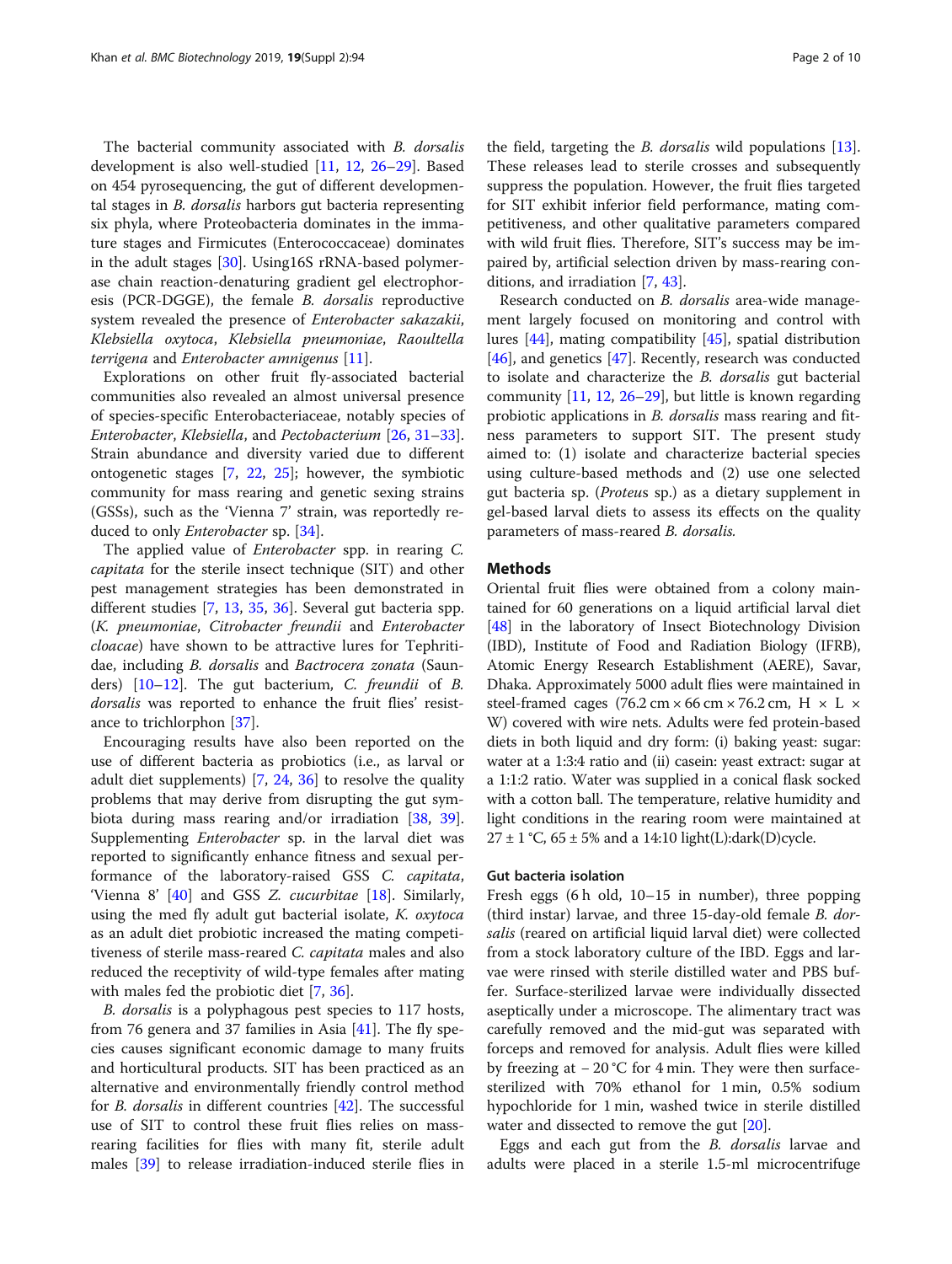tube and washed again with sterile distilled water. All samples were homogenized separately with a sterile inoculation loop. Twenty to thirty micro liters per sample were then inoculated onto MacConkey and blood agar plates. The samples were also enriched in selenite broth. The MacConkey agar and selenite broth were aerobically incubated at 35 °C. Blood agar plates were incubated in a  $CO<sub>2</sub>$  incubator at 35 °C for 24–48 h. Additional culturing was performed in BacT Alert blood culture bottles. Samples were then subcultured onto MacConkey and blood agar media and the plates were incubated as described above. All isolated colonies were sub cultured for pure growth. Bacterial isolates were initially Gram-stained to detect Gram-positive and Gram-negative bacteria along with morphology. Gram-negative rods were further identified by biochemical tests using both the conventional and Analytical Profile Index (API) 20E and 20NE (Bio-Merieuxsa 62,980, Marcy-1′Etoile, France) to the species level. Gram-positive cocci were identified using catalase and other related biochemical tests such as the coagulase test and later confirmed by API Strep and API Staph. ID profiles were rated from good to excellent, based on API codes [\(https://apiweb.biomerieux.ccom/servlet/Authenti](https://apiweb.biomerieux.ccom/servlet/Authenticate?action=prepare)[cate?action=prepare](https://apiweb.biomerieux.ccom/servlet/Authenticate?action=prepare) Login).

### Bacterial 16S rRNA gene amplification

Gut bacterial DNA was extracted with the ATP™ Genomic DNA Mini Kit (ATP Biotech, Inc., USA). The amount of DNA among per μl samples were measured by using Nanodrop (Thermo Scientific, USA). The 10 μl extracted DNA were amplified with 0.25 μl GoTaq<sup>®</sup> DNA polymerase (5u/μl), 10 μl 5× GoTaq® PCR flexi-buffer, 1 μl PCR nucleotide mix (10 mM each),  $2 \text{ mM } MgCl_2$ ,  $1 \mu l$  (5–50 pmol) of each upstream and downstream primers and 25 μl nuclease free water in total volume of 50 μl reaction mixture. The PCR conditions were as follows: 35 cycles initial denaturation at 94 °C for 3 min, followed by 94 °C for 45 s, then annealing at 50 °C for 1 min, and an extension at 72 °C for 1 min 30 s. The amplification products (3 μl per sample) were assessed on a 1% agarose 1x Trisacetate EDTA (TAE) gel. The detected target bands were ca. 450 bp; a negative control reaction without template DNA was used to assess the samples for contamination. The 16S rRNA gene of the representative ESBL isolates belonging to each morphological group was amplified using primers 27F and 1492R. The purified products were further used for sequencing and phylogenetic analysis. Full length sequences (1465 bp) were assembled into the Seq-Man Genome Assembler (DNAstar, USA) and compared to the GenBank database of the National Center for Biotechnology Information (NCBI) [\(http://www.ncbi.nlm.nih.](http://www.ncbi.nlm.nih.gov/GenBank) [gov/GenBank](http://www.ncbi.nlm.nih.gov/GenBank)) by means of the Basic Local Alignment Search Tool (BLAST) to identify close phylogenetic relatives. Five bacterial 16S rRNA partial gene sequences were isolated and deposited into GenBank (MF927674, MF927675, MF927676, MF927677 and MF927678). Multiple sequence alignment of the retrieved reference sequences from NCBI was performed using ClustalW and the evolutionary history was inferred by using the maximum likelihood method based on the Hasegawa-Kishino-Yano model [[49](#page-8-0)]. Evolutionary analyses were conducted in MEGA6 [[50](#page-8-0)].

# Exploitation of Proteus sp. as a dietary supplement in the gel-based larval diet

Once the identity of the Proteus sp. (Proteus mirabilis) was established by 16S rRNA gene sequencing, we selected the bacterial isolate as a probiotic dietary supplement. This isolate was derived from the gut of the B. dorsalis third instar larvae. Both autoclaved and live bacteria were used at the same concentrations. No bacteria were added to the control diet. To date there are no reports on using Proteus spp. as a probiotic on Bactrocera flies. *Proteus* spp. is reported to tolerate and use pollutants, promote plant growth and have potential for use in bioremediation and environmental protection [[51\]](#page-8-0).

# Diet formulation, preparation and delivery

The gel-based larval diet for *B. dorsalis* was prepared by adding 0.5 g agar (Sigma-Aldrich, USA) in 150 ml of liquid diet as per the modified method of Khan et al. [\[48](#page-8-0)]. Diet components included sugar (8.96%) (Bangladesh Sugar and Food Industry Ltd., Dhaka), soy protein (7.51%) (Nature's Bounty, Inc., USA), sterilized wholesale soy bran (3.86%) (fine powder), baking yeast (3.77% (Fermipan red, Langa Fermentation Company Ltd., Vietnam), citric acid (1.76%) (Sigma-Aldrich, USA), sodium benzoate (0.29%), (Sigma-Aldrich, Germany), and tap water (73.85%). Initial pH for these diets was between 3.5 and 4.

Diets were prepared by weighing all ingredients and mixing them in a blender with half the water until the ingredients were fully homogenous. The agar was then mixed with the rest of the water and heated for 4 min in a microwave to boiling. After heating, the agar was added to the ingredients in the blender and mixed again until homogenous. Four-hundred-fifty ml of the gel diet were then poured into a glass beaker (500 ml) and left to cool at room temperature. Six-ml (3.8 × 10<sup>−</sup> <sup>6</sup> CFU/ml) suspensions of Proteus sp. was mixed in with the gel diet homogeneously using a magnetic stirrer and poured into the rearing tray (40 cm long  $\times$  28 cm wide  $\times$  2.54 cm deep). A small strip of wet sponge cloth (2.7 cm, Kalle USA, Inc., Flemington, NJ, USA) was placed across the middle of the gel diet, and 1.5 ml of the eggs were seeded onto the sponge using a 5-ml plastic dropper. Larval diet trays were covered with clear plastic lids until larvae began popping and began to exit the diet to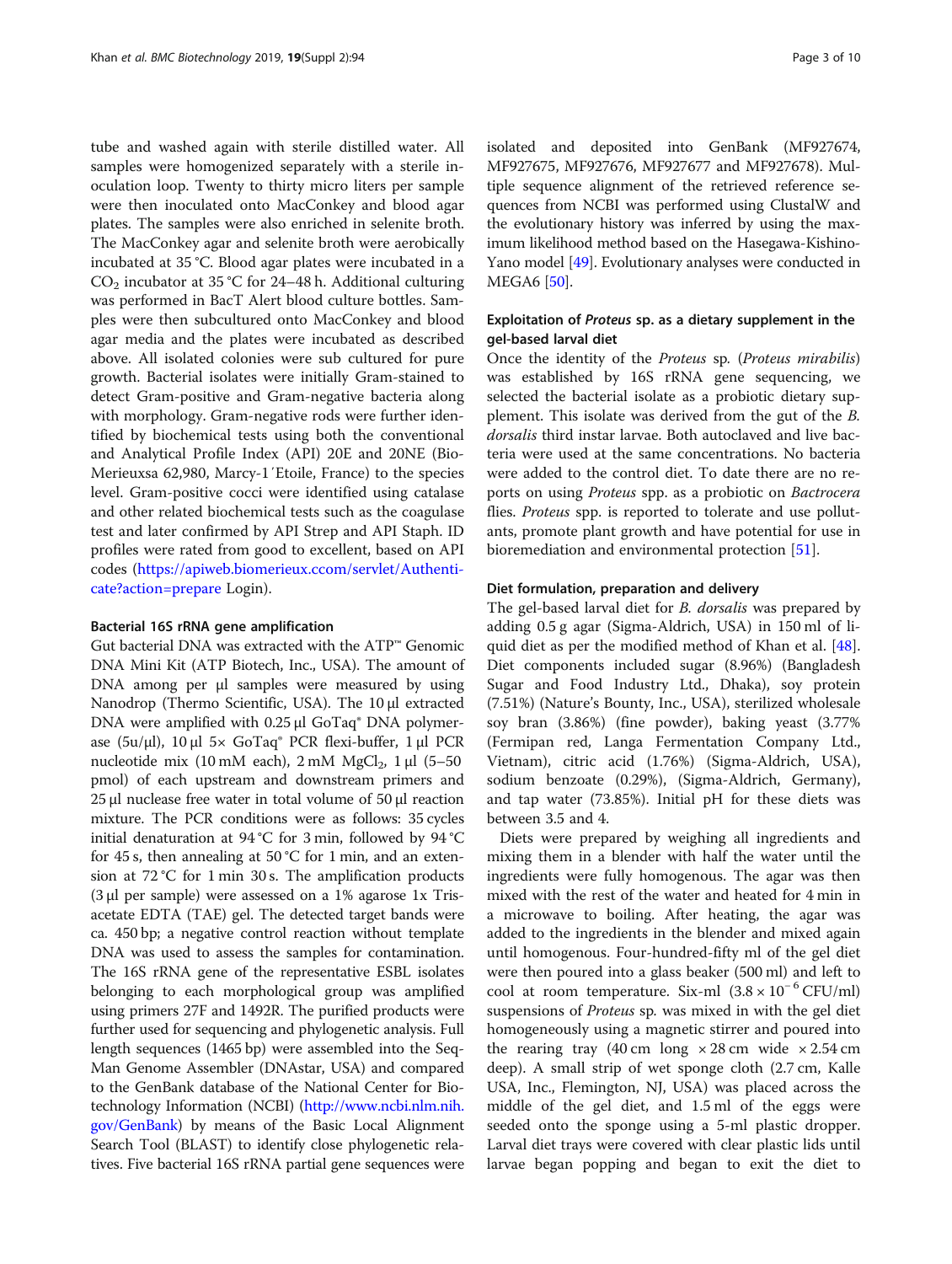pupate. The lids were then removed, and the rearing trays were placed into larger plastic containers (60 cm long  $\times$  40 cm wide  $\times$  12 cm deep) containing a 1-cm deep layer of sterile saw dust. The lid of the container had a 40-cm-diameter mesh-covered window for ventilation. Pupae were collected daily until the larvae finished jumping from the rearing tray. Three batches of experiment were conducted for autoclaved and live Proteus sp. treatments and the control gel-based larval diet.

# Quality parameter evaluations

The quality parameters of the flies reared on the different bacteria-added gel larval diets and the control were evaluated by assessing egg hatch (%), larval duration (days), pupal weight (mg), pupal yield (number), sex ratio (male %), adult emergence (%), flight ability (%), and survival (%) under stress. All quality parameters including survival under stress were estimated and performed under controlled laboratory condition  $(27 \pm 1 \degree C, 65 \pm 5\%)$ and 14 h L:10 h D).

# Egg hatch percentage

To estimate the proportion of eggs hatched, four sets of 100 eggs were spread on a  $1 \times 3.5$  cm strip of wet blue sponge cloth and incubated in covered 55-mm Petri dishes containing the larval diets. Unhatched eggs were counted and recorded after 5 days. To calculate the mean percentage of eggs hatched, the number of unhatched eggs was subtracted from 100, then multiplied by 100.

# Larval duration

Larval duration (days) was determined by recording and collecting larvae first observed exiting from the larval diet up to 5 days of pupal collection, and estimated the mean larval period.

#### Pupal weight

Pupae were collected for 5 days after larvae began exiting the diet and pupating in the saw dust. Four sets of 100 pupae per larval diet were weighed to obtain the mean weight (mg). For each larval diet, pupae from each daily collection were weighed 1 day after collection. Pupal weight (mg) from each daily collection was estimated by dividing the total weight of the pupae by the mean weight of the four sets of 100 pupae and multiplying by 100.

# Pupal yield

Pupal yield was estimated by dividing the total pupal weight (from 450 ml of each treatment diet) by the mean weight of the four sets of 100 pupae and multiplying by 100.

# Adult emergence and flight ability

Four sets of 100 pupae from the collection day with highest pupal recovery were used to assess adult emergence and the percentage of fliers. Two days before the adults emerged, four sets of 100 pupae reared on each larval diet were placed in separate 55-mm plastic Petri dish lids. The pupae dishes were then centered on 90 mm Petri dishes lined with black paper. A100-mm tall black plexi glass tube (94 mm inner diameter, 3 mm thickness) was placed on the Petri dish, and assessments were performed following previously described procedures [\[52](#page-8-0)]. To minimize fly-back, flies that escaped from the tube were removed daily. The flight ability test was conducted in a laboratory at  $27 \pm 1$  °C,  $65 \pm 5$ % and a 14: 10 light:dark cycle.

# Sex ratio

Four sets of 100 pupae were counted from each larval diet and placed into 1-L cylindrical plastic containers (8 cm in diameter) with a mesh section on one side (5.8 cm) for ventilation. These pupae were allowed to emerge and then scored for calculation of sex ratio.

# Effect of gut bacteria on adult survival under food and water starvation

Within 4 h of adult emergence, 25 males and 25 females were placed in a large Petri dish  $(70 \times 15 \text{ mm})$  with a mesh-covered window in the lid and a hole approximately 15 mm in the center. All dishes were kept in the dark at 27 °C and 65% RH, until the last fly died. Dead flies were sorted, counted and removed from the Petri dishes on inspection twice daily (every 12 h). The surviving flies from each live and autoclaved bacteria-treated and control diet were counted.

# Statistical analysis

Within each of the three fly batches assessed, four replicates were run for each biological parameter. All data presented in this study are expressed as the mean ± standard error (SE) and were analyzed by ANOVA using Minitab, version 17. Tukey's honest significant difference (HSD) test was used to determine significant differences among diet means.

# Results

Twelve bacterial species were isolated and identified from B. dorsalis eggs, third instars larval gut and adults gut. The common bacterial genera were Acinetobacter, Alcaligenes, Citrobacter, Pseudomonas, Proteus, and Stenotrophomonas. The physical characteristics of the B. dorsalis bacterial colonies at different life stages appeared similar in both culture media, with most being cream and yellow in color, while some were red. No fungi or yeasts were observed. Gram-negative and rod-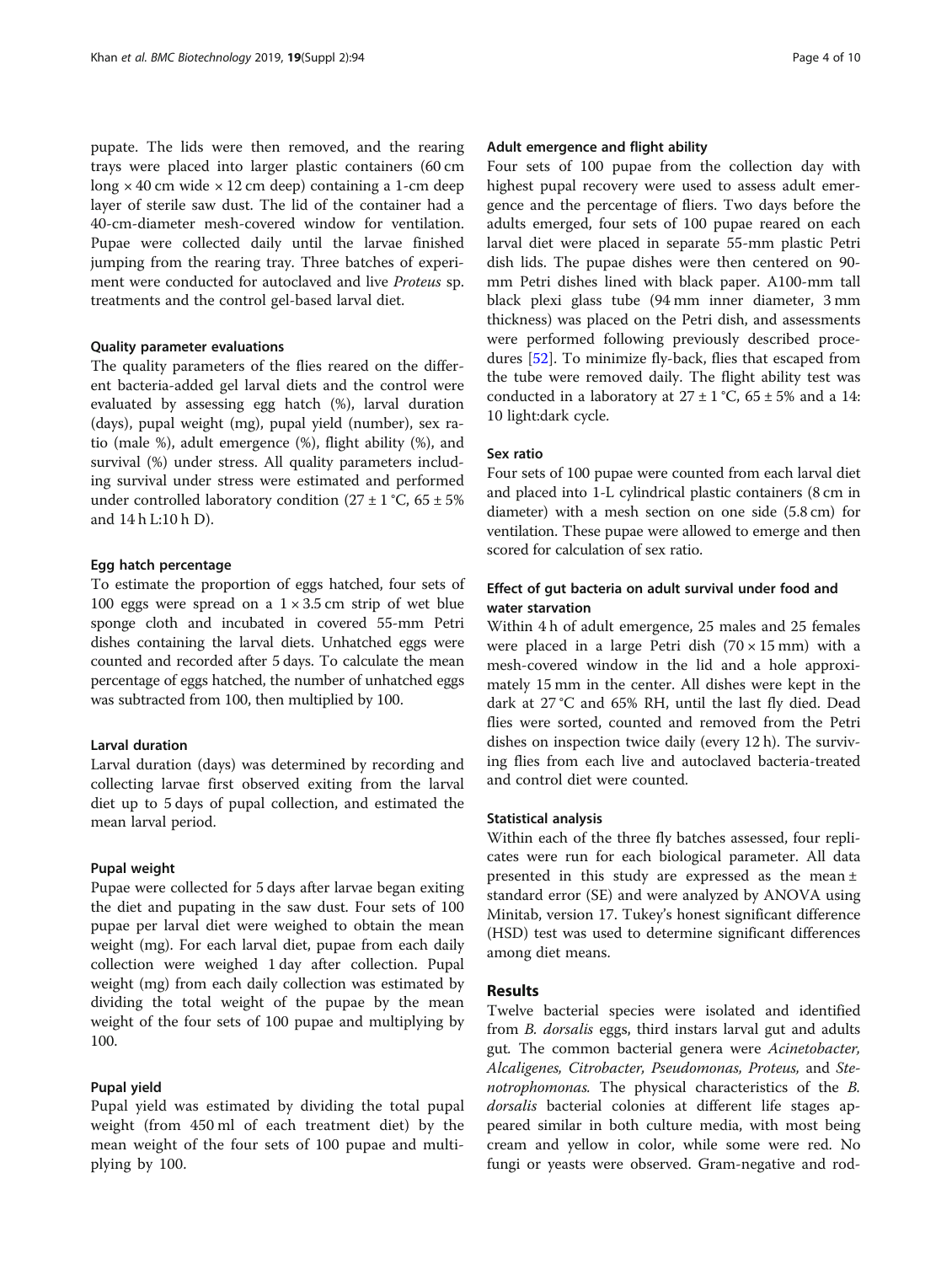shaped bacteria were the most abundant. Using API, similar gut bacterial species identified from the larval and adult guts belonged to the Enterobacteriaceae family (Table 1).

# 16S rRNA gene sequences

16S rRNA gene sequences of the bacterial isolates, AC1, AC11, AC12, AC15 and AC20, from B. dorsalis eggs, the guts of larvae, and adults that were isolated and identified by conventional methods and API were closely related to Proteus mirabilis and Pantoea agglomerans. Molecular phylogenetic analysis (Fig. [1\)](#page-5-0) of the isolates from the B. dorsalis larval gut was performed by a Bootstrap consensus tree using the maximum likelihood method. The analysis involved 13 nucleotide sequences. Bootstrap values (1000 replicates) were placed at the nodes.

# Evaluation of quality parameters

The quality parameters measured for B. dorsalis reared on gut bacteria supplements and control gel diets are shown in Table [2.](#page-5-0)

# Egg hatch percentage

Parental egg hatch was higher in the live than autoclaved Proteus-added diets but did not differ significantly from

| <b>Table 1</b> Identification of <i>B. dorsalis</i> bacterial communities at |
|------------------------------------------------------------------------------|
| different developmental stages using conventional and API                    |
| methods.                                                                     |

| Bacterial genera |
|------------------|
| Acinetobacter    |
| Citrobacter      |
| Pseudomonas      |
| Stenotrophomonas |
| Acinetobacter    |
| Alcaligenes      |
| Delftia          |
| Enterobacter     |
| Pantoea          |
| Proteus          |
| Pseudomonas      |
| Staphylococcus   |
| Stenotrophomonas |
| Acinetobacter    |
| Alcaligenes      |
| Citrobacter      |
| Klebsiella       |
| Enterococcus     |
| Proteus          |
| Pseudomonas      |
|                  |

that of the control diet  $(F = 1.02; d.f. = 2, 6; P = 0.415)$ (Table [2\)](#page-5-0).

#### Pupal yield

Provisions of live Proteus sp. did not increase the B. dorsalis pupal yield compared to the control gel diet ( $F =$ 1.14; d.f. = 2, 6;  $P = 0.379$ ). Autoclaved bacterial supplements did not differ significantly from the live or control diets.

# Larval duration

Diets enriched with both live and autoclaved Proteus sp. did not significantly reduce the duration of the B. dorsalis larval stage compared to the control diet. Larval stage duration for all diets ranged from 7 to 11 days and did not differ significantly among treatments ( $F = 0.08$ ; d.f. = 2, 6;  $P = 0.925$ ).

#### Pupal weight

Neither live nor autoclaved Proteus supplements affected pupal weight (F = 0.07; d.f. = 2,6;  $P = 0.932$ ).

### Adult emergence and flight ability

Significantly more adults fed the live Proteus-treated diet emerged than those fed the control and autoclaved bacteria-treated diets (F = 9.07; d.f. = 2,6; $P$  = 0.015). Proteus supplements did not influence flight ability  $(F =$ 0.30; d.f. = 2,6;  $P = 0.751$  of B. *dorsalis* compared to those fed the control diet.

# Sex ratio

The percentage of B. dorsalis males was significantly higher in autoclaved Proteus sp. treated larval diet compared to the live Proteus sp. treated diet and control diet  $(F = 28.68; d.f. = 2.6; P = 0.001)$ . However, % male from control diet was significantly lower from those of live and autoclaved Proteus sp. treated diets.

# Survival under stress

Longevity for the food and water deprived bacterial treatments significantly predicted adult life span  $(F =$ 11.86; d.f. = 2,6;  $P = 0.008$ ). Survival rates of flies fed live and autoclaved Proteus-treated diets were higher than that of those raised on the control diet (Table [2](#page-5-0)).

# **Discussion**

We isolated and identified 12 bacterial genera from B. dorsalis eggs, third instars larval gut, and adults gut using culture-based approaches (Table 1). Using 16S rRNA techniques, we established the identity of the larval gut bacterial species, *P. mirabilis*, to test as a probiotic dietary supplement. Positive probiotic effects on B. dorsalis quality control parameters were recorded for percentage of adult emergence, and longevity under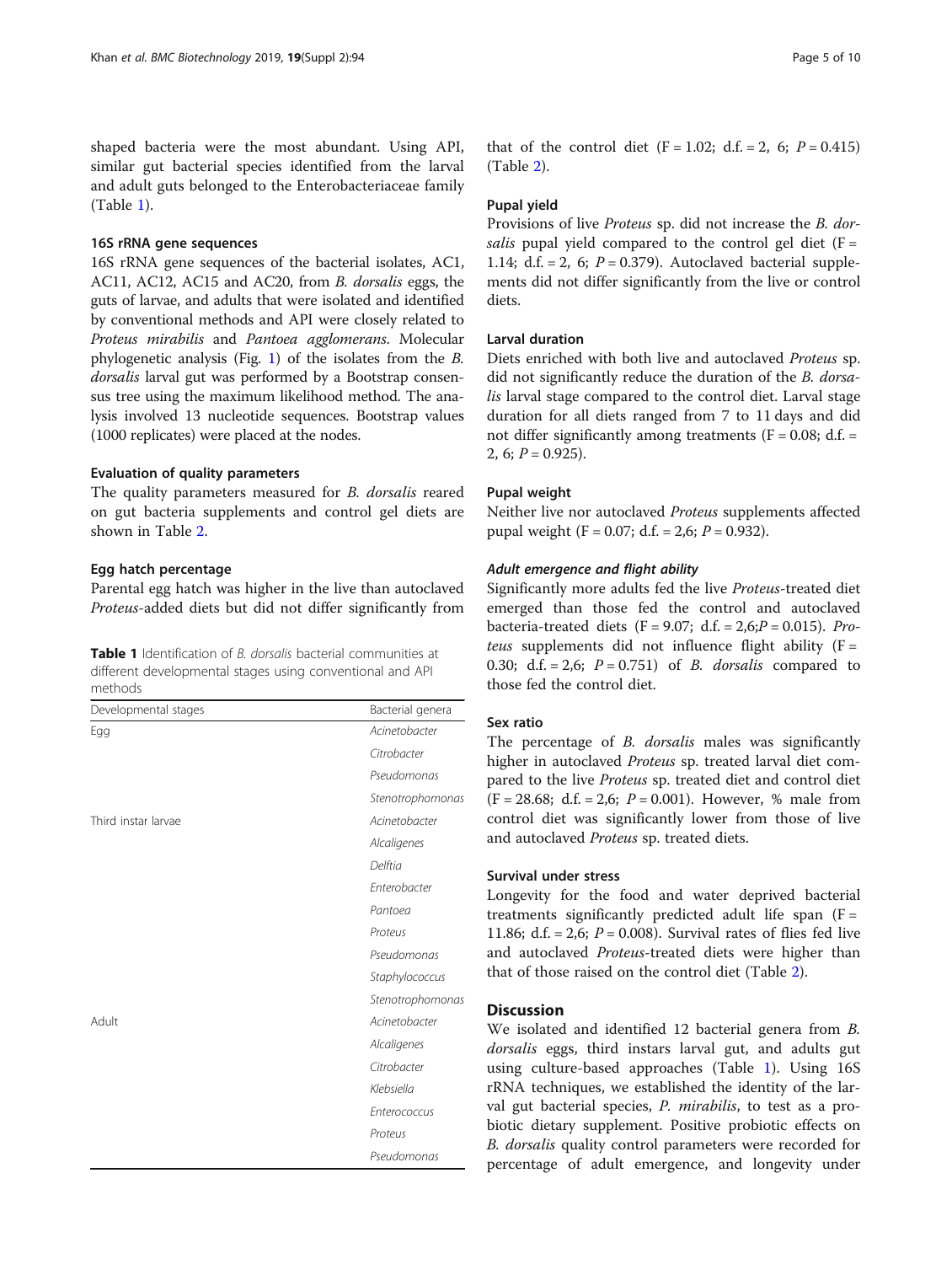<span id="page-5-0"></span>

stress, which are important factors for SIT application. Enriching the gel-based larval diet with Proteus sp. improved adult emergence (92.33%), male formation (57.38%), and survival (83.00%) under stress without affecting B. dorsalis' egg hatching, pupal yield, pupal weight, larval duration, or flight ability compared to the control diet. Live bacteria appeared to have more potential (except percentage male) than autoclaved bacteria or the control diet (Table 2). The present gel-based larval diet appeared to be more homogenous and easier to handle when using gut bacteria as a dietary supplement for mass rearing B. dorsalis under controlled laboratory conditions.

B. dorsalis gut-associated bacterial community diversity has been reported by several authors using different isolation and characterization procedures [[11](#page-7-0), [12,](#page-7-0) [26](#page-8-0)– [29\]](#page-8-0). Using next-generation sequencing of the 16S rRNA gene, a diverse group of symbiotic bacteria representing

six phyla (Actinobacteria, Bacteroidetes, Cyanobacteria, Firmicutes, Proteobacteria, and Tenericutes) has been reported in the gut of B. dorsalis  $[28]$  $[28]$ . PCR-DGGE revealed the composition and diversity of the bacterial community to include Klebsiella, Citrobacter, Enterobacter, Pectobacterium and Serratia as the most representative species in adult *B. dorsalis* [[26\]](#page-8-0). Based on molecular identification, B. dorsalis females predominantly harbored E. cloacae, E. asburiae and C. freundii, while Providencia rettgerii, K. oxytoca, E. faecalis and Pseudomonas aeruginosa dominated in male B. dorsalis [\[29](#page-8-0)].

In the present study, the most common genera identified in B. dorsalis were Acinetobacter, Alcaligenes, Citrobacter, Pseudomonas, Proteus, and Stenotrophomonas. This is consistent with previous studies that reported Enterobacteriaceae (Proteobacteria) as the most dominant family associated with tephritids [[6,](#page-7-0) [7](#page-7-0), [21](#page-8-0)–[23](#page-8-0), [25](#page-8-0), [36](#page-8-0), [53\]](#page-8-0); however, it contradicts recent reports that

Table 2 Mean (± SE) quality control parameters of B. dorsalis developed from live and autoclaved gut bacterial (Proteus sp.) supplements and control gel-based larval diets

| Quality parameters       | Proteus sp.         |                   | Control              | Significance (ANOVA)                   |
|--------------------------|---------------------|-------------------|----------------------|----------------------------------------|
|                          | Live                | Autoclaved        |                      |                                        |
| Egg hatch (%)            | $88.67 + 1.33a$     | $87.67 + 1.66a$   | $90.33 + 0.88a$      | $F = 1.02$ ; d.f. = 2, 6; $P = 0.415$  |
| Larval duration (days)   | $9.00 + 1.15a$      | $9.33 + 0.88a$    | $8.67 + 1.45a$       | $F = 0.08$ ; d.f. = 2, 6; $P = 0.925$  |
| Pupal yield (number)     | $9613 + 378.58a$    | $9379 + 408.47a$  | $10,129 \pm 275.89a$ | $F = 1.14$ ; d.f. = 2, 6; $P = 0.379$  |
| Pupal weight (mg)        | $10.16 + 0.44a$     | $10.03 + 0.08a$   | $10.13 + 0.03a$      | $F = 0.07$ ; d.f. = 2, 6; $P = 0.932$  |
| Adult emergence (%)      | $91.66 \pm 0.79$ ab | $92.33 \pm 1.20a$ | $87.33 + 0.60b$      | $F = 9.07$ ; d.f. = 2, 6; $P = 0.015$  |
| Flight ability(%)        | $78.33 + 1.76a$     | $77.33 + 1.45a$   | $79.66 + 2.90a$      | $F = 0.30$ ; d.f. = 2, 6; $P = 0.751$  |
| Male formation (%)       | $52.33 + 2.56b$     | $57.38 + 0.38a$   | $48.25 + 4.18c$      | $F = 28.68$ ; d.f. = 2, 6; $P = 0.001$ |
| Survival under stress(%) | $82.00 + 2.88a$     | $83.00 + 2.08a$   | $72.33 + 1.03b$      | $F = 11.86$ ; d.f. = 2, 6; $P = 0.008$ |

Mean ( $\pm$  SE) with different letters across the rows differ significantly ( $P < 0.05$ )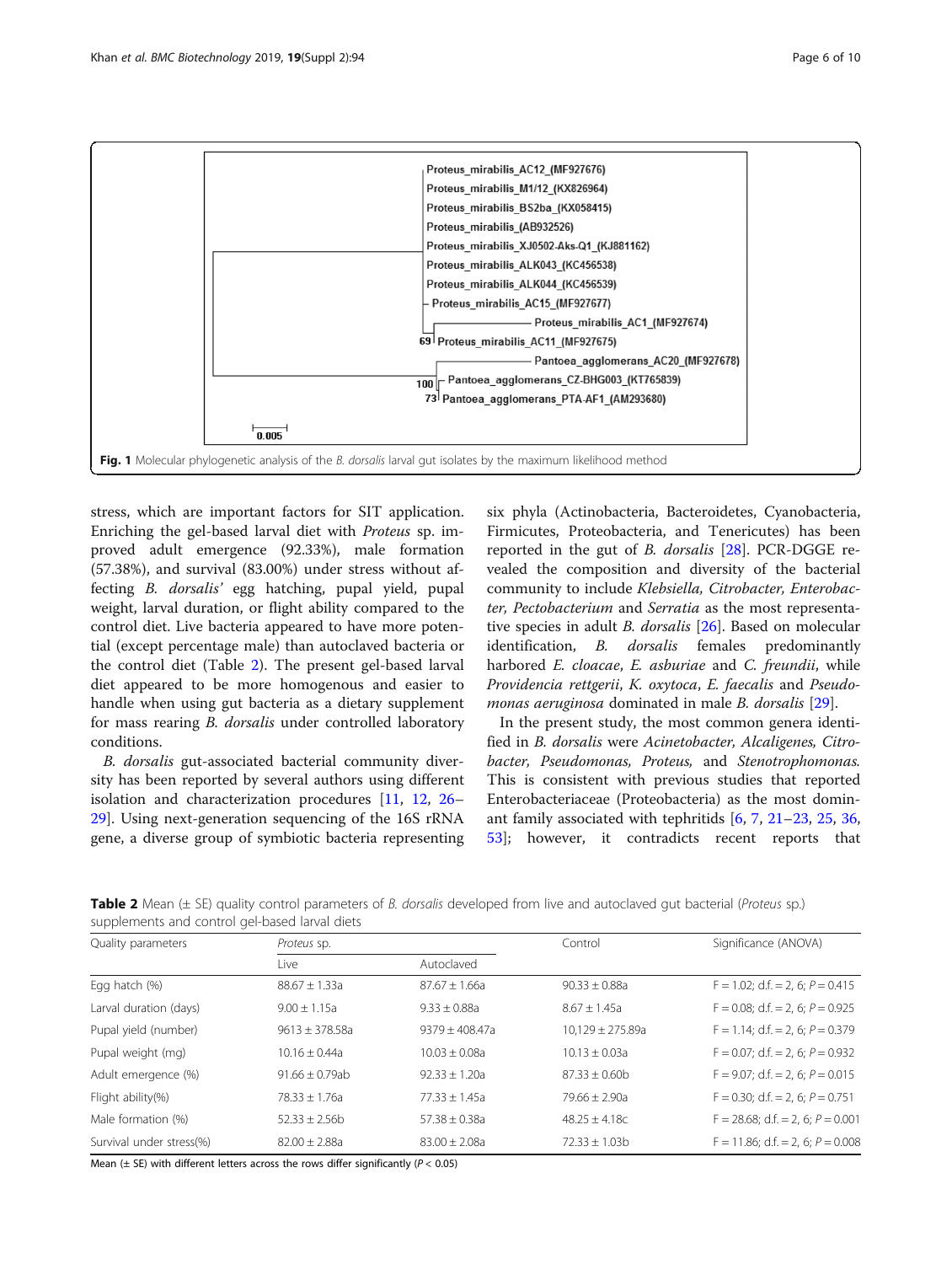Enterococcaceae (Firmicutes) was the most dominant taxon in all life stages of B. dorsalis except the pupae [[30\]](#page-8-0). We also recorded the presence of *Enterococcus* in the adult B. dorsalis gut. Andongma et al. [\[30\]](#page-8-0) predicted that the presence of Enterococcaceae in the gut of B. dorsalis may help boost its immune system. However, most of the studies related to isolation and identification of gut bacterial community used adult male/female of either cultivable or wild B. dorsalis [\[12,](#page-7-0) [26,](#page-8-0) [27](#page-8-0), [29](#page-8-0)]. Our goal was to identify cultivable bacterial species from B. dorsalis eggs, and larval and adult guts to identify suitable species for potential probiotic application.

The larval diet-based probiotic application of live bacteria or autoclaved Proteus sp. in our study did not negatively affect egg hatch, pupal yield, pupal weight, larval duration or flight ability of B. dorsalis. Larval diet-based probiotic application of Enterobacter sp., improved pupal and adult productivity and increased development by shortening the immature stages for male C. capitata [[40\]](#page-8-0). It has been suggested that the probiotic diet's continuous effect on med fly development might be due to Enterobacter sp. establishment in the larval gut supporting the host metabolism through nitrogen fixation and pectinolytic activities [[4](#page-7-0), [23](#page-8-0)].

The significantly higher emergence of B. dorsalis adults recorded here, using both live and autoclaved Proteus sp. compared to the control diet, contrasted with reports for GSS Z. cucurbitae [\[18](#page-7-0)]. B. dorsalis survival during limiting starvation conditions using both live and autoclaved Proteus sp. was significantly higher than for those reared on the control diet without probiotics. These results partly agree with those for GSS Z. cucurbitae where an autoclaved probiotic diet significantly enhanced adult survival rate compared with the nonprobiotic diet [\[18](#page-7-0)]. Conversely, adult C. capitata survival rate on the killed probiotic diet did not differ from those reared on the 'live probiotic' diet [[22](#page-8-0)]. Both studies noted that the autoclaved bacteria-added diet had the advantages of being more convenient and secure in handling than the live bacterial diet. In this study, the live gut bacterial species had more influence on some quality parameters of B. dorsalis than the autoclaved bacteria, but they did not always differ significantly from the control flies. Thus, gut microbiota usage may act on certain quality parameters of some fruit flies, while other parameters remain unaffected. However, it is difficult to compare different findings within the same species or among different fruit fly species due to the use of different bacterial strains with varying experimental conditions [[7,](#page-7-0) [18,](#page-7-0) [24,](#page-8-0) [40](#page-8-0)].

The life traits of different fruit flies may be affected by diet and rearing procedures [\[54](#page-8-0)–[57](#page-8-0)]. Several studies reported a relationship between the diet's nutritive value and optimal development of different fruit flies such as

C. capitata, B. dorsalis, Z. cucurbitae, B. tryonii and different Anastrepha species. High productivity of a gel diet in *B. tryoni* was recently reported  $[58]$  $[58]$  when compared with liquid [[52\]](#page-8-0) and solid diets. The homogeneity of different diet ingredients in the gel diet was suggested to be important in larval rearing. Here, adding the gut bacteria, Proteus sp. to a gel-based larval diet may have provided an additional nutrient source such as Enterobacter sp. [\[18](#page-7-0)], with more homogeneity and an increased diet ingestion rate, which eventually facilitated larvae to accumulate nutritional reserves, thus increasing adult emergence (reducing immature stage mortality), higher male production, and longevity under stress. Notably, these positive effects are important for mass rearing and large-scale SIT operational programs. Significantly more males resulted when Proteus sp. was added to the gel diet than the control diet, which might be important in supporting SIT applications since males are the active component of SIT.

Several investigations have been performed on gut bacterial manipulation during the adult stage to enhance male mating competitiveness. Irradiated 'Vienna 8' GSS sterile med fly males improved significantly after being fed Klebsiella sp. [\[36](#page-8-0)]; however, no increase in mating percentage of fertile male med flies after adult antibiotic treatment was observed [\[13](#page-7-0)]. However, mating competitiveness tests using probiotics were not performed in this study and thus require future investigation. Recent reviews [[59,](#page-8-0) [60](#page-8-0)] reported the possible function of insect gut communities and their effects on fitness. To our knowledge, few studies on Tephritidae have reported adding bacteria to the larval diet [\[24,](#page-8-0) [40,](#page-8-0) [61\]](#page-8-0) and adult food [\[24,](#page-8-0) [35,](#page-8-0) [36](#page-8-0), [61](#page-8-0), [62\]](#page-9-0), and those studies were performed mainly on med flies. However, some reports conclude that gut bacteria may serve as lures and bio-control agents in B. dorsalis and B. zonata [[10](#page-7-0)-[12](#page-7-0)]. However, our study showed that the gut-associated bacteria, Proteus sp. improved certain quality parameters in B. dorsalis as were reported using Enterobacter sp. in C. capitata  $[24, 40]$  $[24, 40]$  $[24, 40]$  $[24, 40]$  and GSS Z. cucurbitae  $[18]$  $[18]$  larval diets. These microbiotas could be exploited to produce better quality target insects for SIT applications.

#### Conclusion

The larval gut bacterial species identified during the present study through culture-based approaches belonged to the Enterobacteriaceae family. Our gelbased larval diet for mass rearing *B. dorsalis* offered opportunities for advanced laboratory studies by manipulating different nutrients and adding gut bacterial isolates. Enriching the gel diet with gut bacteria improved some *B. dorsalis* quality parameters without adversely affecting their rearing. The gut bacteria, Proteus sp., led to significantly more adult emergence, male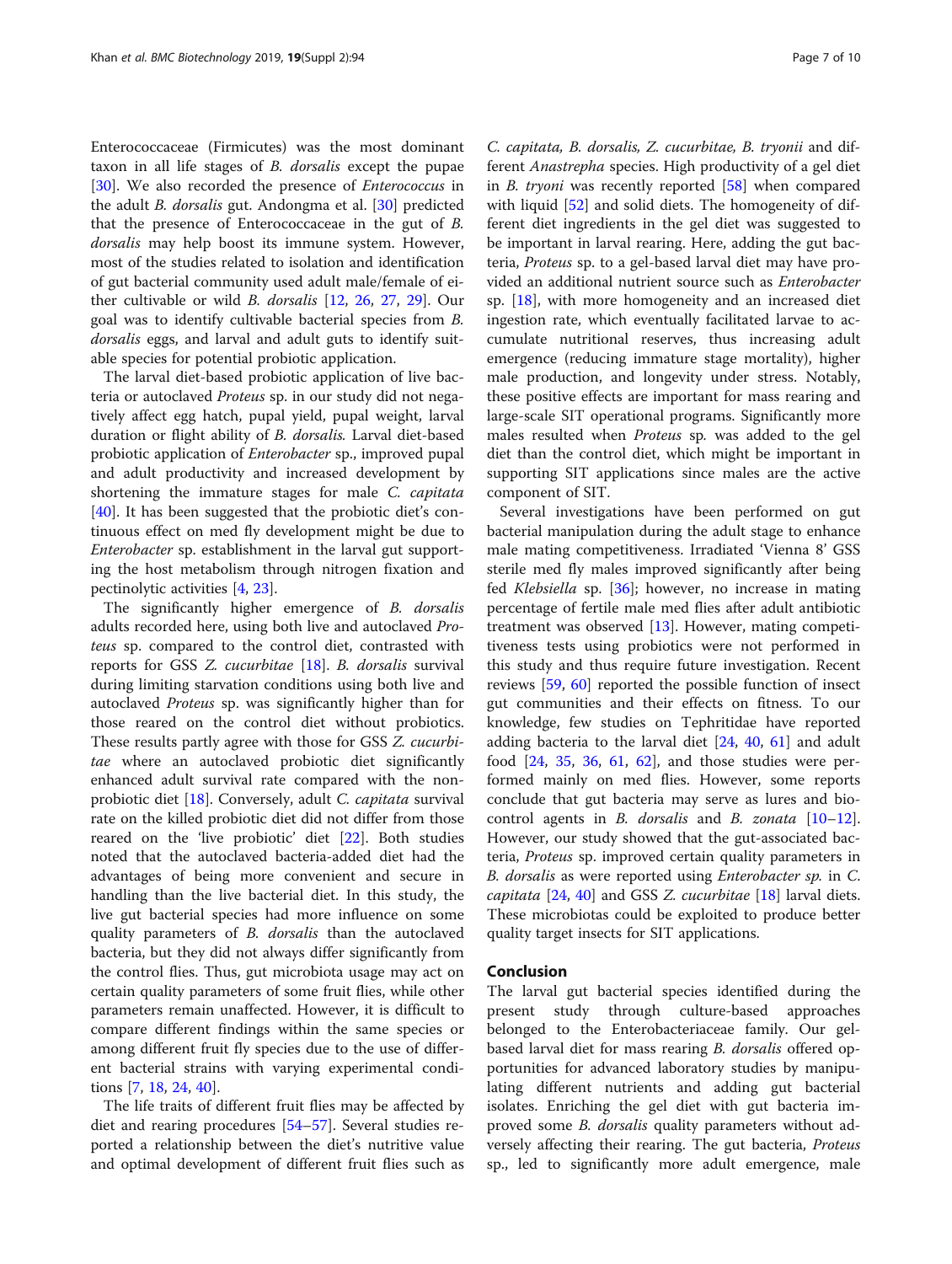<span id="page-7-0"></span>formation, and survival. This supports the idea that probiotics can be used in conjunction with SIT. Further investigations can be performed using different macro and micronutrients (yeast products/vitamins/oils) to improve gel-based larval diets for B. dorsalis rearing. The effect of probiotics on mating competitiveness of B. dorsalis should be made in future. More beneficial gut microbiota could be exploited to produce higher quality sterile flies for SIT field application as well as for other future biotechnological applications [\[63](#page-9-0)].

#### Abbreviations

AERE: Atomic energy research establishment; ANOVA: Analysis of variance; API: Analytical profile index; BLAST: Basic local alignment search tool; D: Dark; DNA: Deoxyribonucleic acid; EDTA: Ethylenediaminetetraacetic acid; ESBL: Extended spectrum beta-lactamase; GSSs: Genetic sexing strains; HSD: Honest significant difference; IBD: Insect biotechnology division; IFRB: Institute of food and radiation biology; L: Light; MEGA 6: Molecular evolutionary genetics analysis version 6.0.; NCBI: National center for biotechnology information; PBS: Phosphate buffered saline; PCR-DGGE: Polymerase chain reaction denaturing gradient gel electrophoresis; RH: Relative humidity; RNA: Ribonucleic acid; SE: Standard error; SIT: Sterile insect technique; TAE: Tris, acetate, either

#### Acknowledgements

The authors are grateful to Dr. Dilruba Ahmed, Head, Clinical Microbiology Laboratory, International Centre for Diarrhoeal Disease Research, Bangladesh (iccdr,b), Mohakhali, Dhaka, Bangladesh for identifying the B. dorsalis gut bacterial community using conventional and API kits. The authors are also thankful to Dr. Kostas Bourtzis, Joint FAO/IAEA (Food and Agriculture Organization/International Atomic Energy Agency), Vienna, Austria and the anonymous reviewer for their kind advice to improve the manuscript.

#### About this supplement

This article has been published as part of BMC Biotechnology Volume 19 Supplement 2, 2019: Proceedings of an FAO/IAEA Coordinated Research Project on Use of Symbiotic Bacteria to Reduce Mass-rearing Costs and Increase Mating Success in Selected Fruit Pests in Support of SIT Application: biotechnology. The full contents of the supplement are available online at [https://](https://bmcbiotechnol.biomedcentral.com/articles/supplements/volume-19-supplement-2) [bmcbiotechnol.biomedcentral.com/articles/supplements/volume-19](https://bmcbiotechnol.biomedcentral.com/articles/supplements/volume-19-supplement-2) [supplement-2](https://bmcbiotechnol.biomedcentral.com/articles/supplements/volume-19-supplement-2).

#### Authors' contributions

MK contributed in the conception and design of the study. MK, MAB, and NS participated in the development of the method and the validation and analyzed the data. KS, KFS, and MAH participated in the microbiologic analysis. MK wrote the manuscript. MK and SAK reviewed the manuscript. All authors read and approved the final version of the manuscript.

#### Funding

This research was part of the Joint FAO/IAEA Coordinated Research Project (CRP) of the Insect Biotechnology Division, Institute of Food and Radiation Biology, Bangladesh Atomic Energy Commission (via FAO/IAEA CRP No.- 17011/R4 to Dr. Mahfuza Khan).

#### Availability of data and materials

Not applicable.

Ethics approval and consent to participate Not applicable.

#### Consent for publication

Not applicable.

# Competing interests

The authors declare that they have no competing interests.

#### Author details

<sup>1</sup> Insect Biotechnology Division (IBD), Institute of Food and Radiation Biology (IFRB), Atomic Energy Research Establishment (AERE), Ganak bari, Savar, Dhaka 1349, Bangladesh. <sup>2</sup>Department of Microbiology, Noakhali Science and Technology University, Noakhali 3814, Bangladesh. <sup>3</sup>Jashore University of Science and Technology, Jashore, Bangladesh.

#### Published: 18 December 2019

#### References

- 1. Dillon R, Dillon V. The gut of insects: nonpathogenic interactions. Ann Rev Entomol. 2004;49:71–92.
- 2. Ridley EV, Wong AC, Westmiller S, Douglas AE. Impact of the resident microbiota on the nutritional phenotype of Drosophila melanogaster. PLoS One. 2012;7(5):e36765. <https://doi.org/10.1371/journal.pone.0036765>.
- 3. Robacker DC, Lauzon CR, Patt J, Margara F, Sacchetti P. Attraction of Mexican fruit flies (Diptera: Tephritidae) to bacteria: effects of culturing medium on odour volatiles. J Appl Entomol. 2009;133:155–63.
- 4. Ben-Yosef M, Pasternak Z, Jurkevitch E, Yuval B. Symbiotic bacteria enable olive flies (Bactrocera oleae) to exploit intractable sources of nitrogen. J Evol Biol. 2014;27:2695–705.
- 5. Douglas AE. Nutritional interactions in insect-microbial symbiosis: aphids and their symbiotic bacteria Buchnera. Ann Rev Entomol. 1998;43:17–37.
- 6. Behar A, Yuval B, Jurkevitch E. Gut bacterial communities in the Mediterranean fruit fly (Ceratitis capitata) and their impact on host longevity. J Insect Physiol. 2008;54:1377–83.
- 7. Ben-Ami E, Yuval B, Jurkevitch E. Manipulation of the microbiota of massreared Mediterranean fruit flies Ceratitis capitata (Diptera: Tephritidae) improves sterile male sexual performance. ISME J. 2010;4:28–37.
- 8. Ben-Yosef M, Pasternak Z, Jurkevitch E, Yuval B. Symbiotic bacteria enable olive fly larvae to overcome host defenses. Royal Soc Open Sci. 2017. [https://doi.](https://doi.org/10.1098/rsos.150170) [org/10.1098/rsos.150170](https://doi.org/10.1098/rsos.150170) or via [http://rsos.royalsocietypublishing.org.](http://rsos.royalsocietypublishing.org)
- Lauzon CR, Potter S, Prokopy RJ. Degradation and detoxification of the dihydrochalconephloridzin by Enterobacter agglomerans, a bacterium associated with the apple pest, Rhagoletis pomonella (Walsh) (Diptera: Tephritidae). Environ Entomol. 2003;32(5):953–62.
- 10. Reddy K, Sharma K, Singh S. Attractancy potential of culturable bacteria from the gut of peach fruit fly, Bactrocera zonata (Saunders). Phytoparasitica. 2014;42:691–8.
- 11. Shi Z, Wang L, Zhang H. Low diversity bacterial community and the trapping activity of metabolites from cultivable bacteria species in the female reproductive system of the Oriental fruit fly, Bactrocera dorsalis Hendel (Diptera: Tephritidae). Int J Mol Sci. 2012;13:6266–78. [https://doi.org/](https://doi.org/10.3390/ijms13056266) [10.3390/ijms13056266](https://doi.org/10.3390/ijms13056266) PMID: 22754363.
- 12. Wang H, Jin L, Peng T, Zhang H, Chen Q, Hua Y. Identification of cultivable bacteria in the intestinal tract of Bactrocera dorsalis from three different populations and determination of their attractive potential. Pest Manage Sci. 2013;70:80–7.
- 13. Ben-Yosef M, Jurkevitch E, Yuval B. Effect of bacteria on nutritional status and reproductive success of the Mediterranean fruit fly Ceratitis capitata. Physiol Entomol. 2008;33:145–54.
- 14. Estes AM, Hearn DJ, Burrack HJ, Rempoulakis P, Pierson EA. Prevalence of Candidatus Erwinia dacicola in wild and laboratory olive fruit fly populations and across developmental stages. Environ Entomol. 2012;41:265–74. [https://](https://doi.org/10.1603/EN11245) [doi.org/10.1603/EN11245](https://doi.org/10.1603/EN11245) PMID: 22506998.
- 15. Sacchetti P, Ghiardi B, Granchietti A, Stefanini FM, Belcari A. Development of probiotic diets for the olive fly: evaluation of their effects on fly longevity and fecundity. Ann Appl Biol. 2014;164:138–50.
- 16. Prabhakar CS, Sood P, Kanwar SS, Sharma PN, Kumar A, Mehta PK. Isolation and characterization of gut bacteria of fruit fly, Bactrocera tau (Walker). Phytoparasitica. 2013;41:193–201. <https://doi.org/10.1007/s12600-012-0278-5>.
- 17. Luo M, Zhang H, Chen J, Du Y, He L, Ji Q. Isolation and identification of bacteria in the intestinal tract of adult Bactrocera tau (Walker) (Diptera: Tephritidae). J Fijian Agric Forest Univ (Natural Sci). 2016;45:4–13.
- 18. Yao M, Zhang PC, Xiaohong G, Dan W, Qinge J. Enhanced fitness of a Bactrocera cucurbitae genetic sexing strain based on the addition of gutisolated probiotics (Enterobacter spec.) to the larval diet. Entomol Exp Appl. 2017. <https://doi.org/10.1111/eea.12529>.
- 19. Hoi-Sen Y, Sze-Looi S, Kah-Ooi C, Phaik-Eem L. High diversity of bacterial communities in developmental stages of Bactrocera carambolae (Insecta: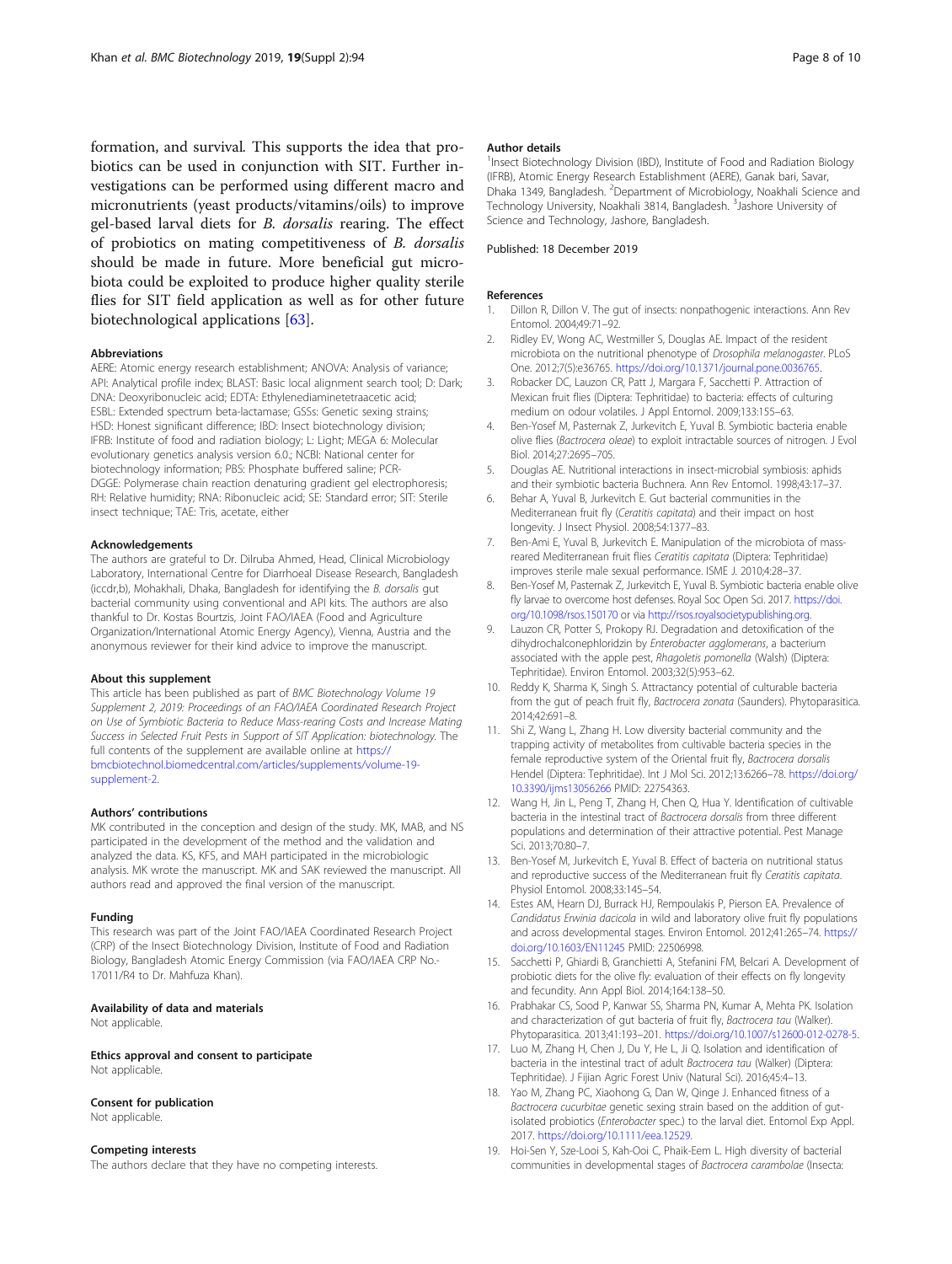<span id="page-8-0"></span>Tephritidae) revealed by illumina MiSeq sequencing of 16S rRNA gene. Curr Microbiol. 2017;74(9):1076–82.

- 20. Thaochan N, Drew RAI, Hughes JM, Vijaysegaran S, Chinajariyawong A. Alimentary tract bacteria isolated and identified with API-20E and molecular cloning techniques from Australian tropical fruit flies, Bactrocera cacuminata and B. tryoni. J Insect Sci. 2010;10:131–6.
- 21. Kuzina LV, Peloquin JJ, Vacek DC, Miller TA. Isolation and identification of bacteria associated with adult laboratory Mexican fruit flies, Anastrepha ludens (Diptera: Tephritidae). Curr Microbiol. 2001;42:290–4.
- 22. Aharon Y, Pasternak Z, Ben Yosef M, Behar A, Lauzon C, Yuval B, et al. Phylogenetic, metabolic, and taxonomic diversities shape Mediterranean fruit fly microbiotas during ontogeny. Appl Environ Microbiol. 2012;79:303– 13. <https://doi.org/10.1128/AEM.02761-12> PMID: 23104413.
- 23. Behar A, Yuval B, Jurkevitch E. Enterobacteria-mediated nitrogen fixation in natural populations of the fruit fly Ceratitis capitata. Mol Ecol. 2005; 14:2637–43. <https://doi.org/10.1111/j.1365-294X.2005.02615.x> PMID: 16029466.
- 24. Hamden H, Guerfali MM, Fadhl S, Saidi M, Chevrier C. Fitness improvement of mass-reared sterile males of Ceratitis capitata (Vienna 8 strain) (Diptera: Tephritidae) after gut enrichment with probiotics. J Econ Entomol. 2013;106: 641–7. <https://doi.org/10.1603/EC12362> PMID: 23786049.
- 25. Behar A, Jurkevitch E, Yuval B. Bringing back the fruit into fruit fly-bacteria interactions. Mol Ecol. 2008;17:1375–86. [https://doi.org/10.1111/j.1365-294X.](https://doi.org/10.1111/j.1365-294X.2008.03674.x) [2008.03674.x](https://doi.org/10.1111/j.1365-294X.2008.03674.x) PMID: 18302695.
- 26. Wang H, Jin L, Zhang H. Comparison of the diversity of the bacterial communities in the intestinal tract of adult Bactrocera dorsalis from three different populations. J Appl Microbiol. 2011;110:1390–401. [https://doi.org/](https://doi.org/10.1111/j.1365-2672.2011.05001.x) [10.1111/j.1365-2672.2011.05001.x](https://doi.org/10.1111/j.1365-2672.2011.05001.x) PMID: 21395953.
- 27. Pramanik MK, Mahin A-A, Khan M, Miah AB. Isolation and identification of midgut bacterial community of Bactrocera dorsalis (Hendel) (Diptera: Tephritidae). Res J Microbiol. 2014;9:278–86. [https://doi.org/10.3923/jm.2014.278.286.](https://doi.org/10.3923/jm.2014.278.286)
- 28. Hoi Sen Y, Sze-Looi S, Kah OC, Phaik Eem L. Microbiota associated with Bactrocera carambolae and B. dorsalis (Insecta: Tephritidae) revealed by next-generation sequencing of 16S rRNA gene. Meta Gene. 2016;11(C). <https://doi.org/10.1016/j.mgene.2016.10.009>.
- 29. Nagalakshmi RG, Selvakumar G, Abraham V, Sudhagar S, Ravi M. Diversity of the cultivable gut bacterial communities associated with the fruit flies Bactrocera dorsalis and Bactrocera cucurbitae (Diptera: Tephritidae). Phytoparasitica. 2017. [https://doi.org/10.1007/s12600-017-0604-z.](https://doi.org/10.1007/s12600-017-0604-z)
- 30. Andongma AA, Lun W, Yong-Cheng D, Li P, Nicolas D, Jennifer AW, Chang-Ying N. Pyrosequencing reveals a shift in symbiotic bacteria populations across life stages of Bactrocera dorsalis. Sci Rep. 2015;5:9470. [https://doi.org/](https://doi.org/10.1038/srep09470) [10.1038/srep09470.](https://doi.org/10.1038/srep09470)
- 31. Daser U, Brandl R. Microbial gut floras of eight species of tephritids. Biol J Linnean Soc. 1992;45:155–65.
- 32. Drew RAI, Lloyd AC. Relationship of fruit flies (Diptera: Tephritidae) and their bacteria to host plants. Ann Entomol Soc Am. 1987;80(5):629–36.
- 33. Sood P, Nath A. Colonization of marker strains of bacteria in fruit fly, Bactrocera tau. Indian J Agric Res. 2005;39(2):103–9.
- 34. Morrow JL, Frommer M, Shearman DCA, Riegler M. The microbiome of fieldcaught and laboratory adapted Australian tephritid fruit fly species with different host plant use and specialisation. Microb Ecol. 2015;70:498–508. <https://doi.org/10.1007/s00248-015-0571-1> PMID: 25666536.
- 35. Niyazi N, Lauzon CR, Shelly TE. Effect of probiotic adult diets on fitness components of sterile male Mediterranean fruit flies (Diptera:Tephritidae) under laboratory and field cage conditions. J Econ Entomol. 2004;97:157–1580.
- 36. Gavriel S, Jurkevitch E, Gazit Y, Yuval B. Bacterially enriched diet improves sexual performance of sterile male Mediterranean fruit flies. J Appl Entomol. 2011;135:564–73. [https://doi.org/10.1111/j.1439-0418. 2010.01605.x.](https://doi.org/10.1111/j.1439-0418. 2010.01605.x)
- 37. Daifeng C, Zijun G, Markus R, Xi Z, Guangwen L, Xu Y. Gut symbiont enhances insecticide resistance in a significant pest, the oriental fruit fly Bactrocera dorsalis (Hendel). Microbiome. 2017;5:13. [https://doi.org/10.1186/](https://doi.org/10.1186/s40168-017-0236-z) [s40168-017-0236-z](https://doi.org/10.1186/s40168-017-0236-z).
- 38. Zindel R, Gottlieb Y, Aebi A. Arthropod symbioses: a neglected parameter in pest- and disease-control programmes. J Appl Ecol. 2011;48:864–72.
- 39. Lauzon CR, Potter SE. Description of the irradiated and nonirradiated midgut of Ceratitis capitata Wiedemann (Diptera: Tephritidae) and Anastrepha ludens Loew (Diptera: Tephritidae) used for sterile insect technique. J Pest Sci. 2012;85:217–26.
- 40. Augustinos AA, Kyritsis GA, Papadopoulos NT, Abd-Alla AMM, Carlos C, Bourtzis K. Exploitation of the medfly gut microbiota for the enhancement

of sterile insect technique: use of Enterobacter sp. in larval diet-based probiotic applications. PLoS One. 2015;10:e0136459.

- 41. Allwood AJ, Chinajariyawong A, Drew RAI, Hamacek EL, Hancock DL, Hangsawad C, Jipanin JC, Jirasurat M, Kong KC, Kritsaneepaiboon S, Leong CTS, Vijaysegaran S. Host plants for fruit flies (Diptera: Tephritidae) in South East Asia. Raff Bull Zool Suppl. 1999;7:1–92.
- 42. Nidchaya A, Suksom C, Watchreeporn O, Carmela RG, Gerald F, Anna RM, Sujinda T. The utility of microsatellite DNA markers for the evaluation of area-wide integrated pest management using SIT for the fruit fly, Bactrocera dorsalis (Hendel), control programs in Thailand. Genetica. 2011;139:129–40.
- 43. Dyck VA, Hendrichs JP, Robinson AS, editors. The sterile insect technique: principles and practice in area-wide integrated pest management. Dordrecht: Springer; 2005.
- 44. Luc L, Roger IV, Bruce M, Rudolph P, Jame CP. Evaluation of cue-lure and methyl eugenol solid lure and insecticide dispensers for fruit fly (Diptera:Tephritidae) monitoring and control in Tahiti. Florida Entomol. 2011;94(3):510–6.
- 45. Suksom C, Sunyanee S, Phatchara K, Weera K, Weerawan S, Nongon P. Inter-regional mating compatibility among Bactrocera dorsalis populations in Thailand (Diptera,Tephritidae). Zookeys. 2015;540:299–311.
- Ye H, Jian-Hong L. Population dynamics of the oriental fruit fly, Bactrocera dorsalis (Diptera: Tephritidae) in the Kunming area, southwestern China. Insect Sci. 2005;12(5):387–92.
- 47. Antonios AA, Elena D, Aggeliki G-P, Elias DA, Carlos C, George T, Kostas B, Penelope M-T, Antigone Z. Cytogenetic and symbiont analysis of five members of the B. dorsalis complex (Diptera, Tephritidae): no evidence of chromosomal or symbiont-based speciation events. Zookeys. 2015; 540:273–98.
- 48. Khan M, Hossain MA, Khan SA, Islam MS, Chang CL. Development of liquid larval diet with modified rearing system for Bactrocera dorsalis (Hendel) (Diptera: Tephritidae) for the application of sterile insect technique. ARPN J Agric Biol Sci. 2011;6:52–7.
- 49. Hasegawa M, Kishino H, Yano T. Dating the human-ape split by a molecular clock of mitochondrial DNA. J Mole Evol. 1985;22:160–74.
- 50. Tamura K, Stecher G, Peterson D, Filipski A, Kumar S. MEGA6: molecular evolutionary genetics analysis version 6.0. Mol Biol Evol. 2013;30:2725–9. <https://doi.org/10.1093/molbev/mst197> PMID: 24132122.
- 51. Drzewiecka D. Significance and roles of Proteus spp. bacteria in natural environments. Microb Ecol. 2016;72(4):741–58.
- 52. Khan M. Potential of liquid larval diets for mass rearing of Queensland fruit fly, Bactrocera tryoni (Froggatt) (Diptera: Tephritidae). Aust J Entomol. 2013;52:268–76.
- 53. Capuzzo C, Firrao G, Nazzon L, Squartini A, Girolami V. 'Candidatus Erwiniadacicola', a coevolved symbiotic bacterium of the olive fly Bactrocera oleae (Gmelin). Int J Syst Evol Microbiol. 2005;55:1641–7.
- 54. Economopoulos AP, Al-Taweel AA, Bruzzone ND. Larval diet with a starter phase for mass-rearing Ceratitis capitata: substitution and refinement in the use of yeasts and sugars. Entomol Exp Appl. 1990;55:239–46.
- 55. Kaspi R, Mossinson S, Drezner T. Effects of larval diet on development rates and reproductive maturation of male and female Mediterranean fruit flies. Physiol Entomol. 2002;27:29–38.
- 56. Chang CL. Evaluation of yeasts and yeast products in larval and adult diets for the oriental fruit fly, Bactrocera dorsalis, and adult diets for the medfly, Ceratitis capitata, and the melon fly, Bactrocera curcurbitae. J Insect Sci. 2009;9:1-9.
- 57. Chang CL, Vargas RI, Caceres C, Jang E, Cho IK. Development and assessment of a liquid larval diet for Bactrocera dorsalis (Diptera: Tephritidae). Ann Entomol Soc Am. 2006;99:1191–8.
- 58. Tahereh M, Taylor PW, Ponton F. High productivity gel diets for rearing of Queensland fruit fly, Bactrocera tryoni. J Pest Sci. 2015. [https://doi.org/10.](https://doi.org/10.1007/s10340-016-0813-0) [1007/s10340-016-0813-0](https://doi.org/10.1007/s10340-016-0813-0).
- 59. Douglas AE. Multi organismal insects: diversity and function of resident microorganisms. Ann Rev Entomol Ann Rev Inc. 2015;60:17–34. [https://doi.](https://doi.org/10.1146/annurev-ento-010814-020822) [org/10.1146/annurev-ento-010814-020822](https://doi.org/10.1146/annurev-ento-010814-020822) PMID: 25341109.
- 60. Engel P, Moran NA. The gut microbiota of insects-diversity in structure and function. FEMS Microbiol Rev. 2013;37:699–735. [https://doi.org/10.1111/](https://doi.org/10.1111/1574-6976.12025) [1574-6976.12025](https://doi.org/10.1111/1574-6976.12025) PMID: 23692388.
- 61. Georgios AK, Antonios AA, Carlos C, Kostas B. Med fly gut microbiota and enhancement of the sterile insect technique: similarities and differences of Klebsiella oxytoca and Enterobacter sp. AA26 probiotics during the larval and adult stages of the VIENNA 8<sup>D53+</sup> genetic sexing strain. Front Microbiol. 2017;8:2064. [https://doi.org/10.3389/fmicb.2017.02064.](https://doi.org/10.3389/fmicb.2017.02064)